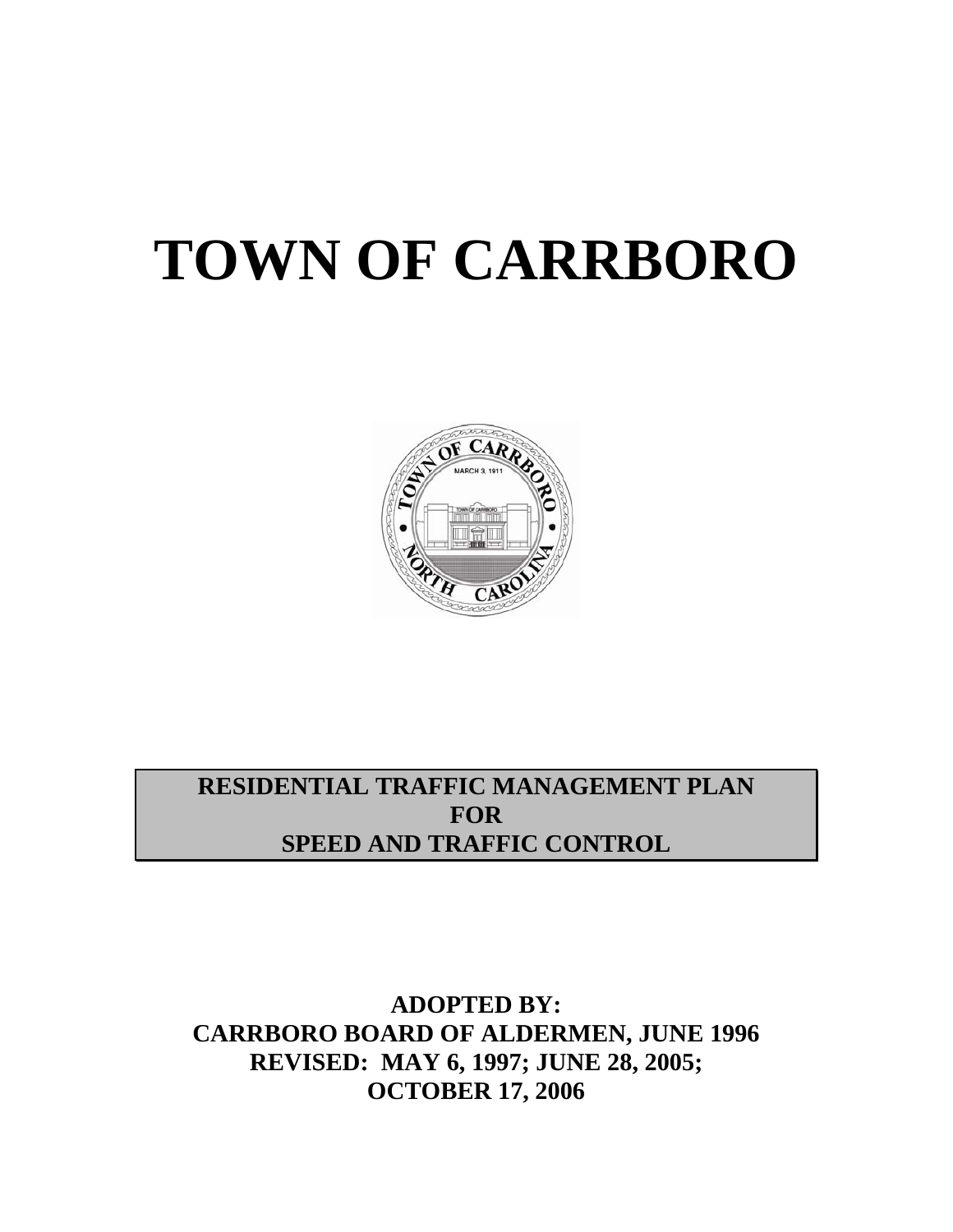#### **INTRODUCTION**

Many residents approach the town with concerns about speeding in neighborhoods. The Residential Traffic Management Plan represents a commitment by the Town of Carrboro to promote the safety and livability of residential neighborhoods. The Residential Traffic Management Plan provides a process for identifying and addressing existing problems related to speeding, excessive volumes, and safety on town-maintained residential streets. Based on this policy, proper actions can be taken depending on the severity of the problem.

## **PROCESS AND REQUIREMENTS**

This section describes the process and requirements of the Carrboro Residential Traffic Management Plan.

#### **STEP 1 — Report the Problem**

If a resident believes there is a speeding or traffic problem on a residential street, the first step is to report the problem to the Town of Carrboro Planning Department staff at 918- 7324 or [plandept@townofcarrboro.org](mailto:plandept@townofcarrboro.org).

Town staff will note the concern and provide a Traffic Calming Request Form. This form is available in Attachment A. When the form is submitted, town staff will evaluate the complaint to determine the nature of the problem, and make sure that the location meets the first traffic calming criteria: the street must be a town-maintained, residential street.

The town will not implement traffic calming measures, or conduct traffic calming studies on arterial streets or on streets that are privately maintained. Staff can work with you to identify other actions if your street is not a town-maintained, residential street.

#### **STEP 2 — Neighborhood Consensus**

After the initial report, town staff will request a petition from residents in the neighborhood to verify that there is a widespread concern for the speeding or traffic issue. The petition form is available in Attachment B.

Town staff will identify an "area of influence" in the neighborhood. The area of influence includes properties abutting the street and properties on intersecting streets within a reasonable distance of the problem street. The Planning Department will provide a map and addresses for the area of influence.

The petition must be signed by at least 75 percent of the owners or residents of properties within the "area of influence." Each property is entitled to one signature. Valid signatures include those from (1) a property owner or spouse, (2) an adult head of household, or (3) an adult renting the property.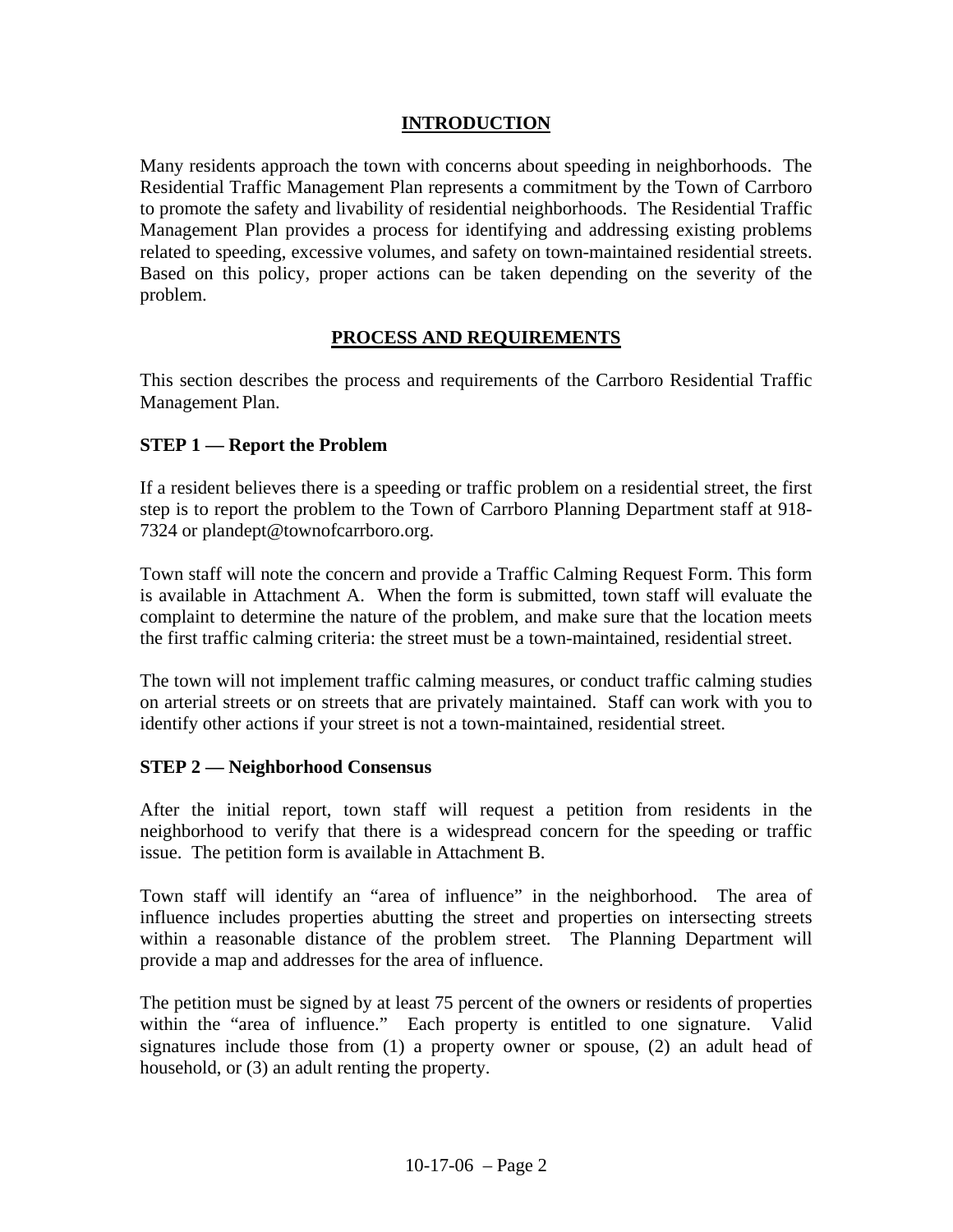After the petition is received it will be reviewed by town staff. Town staff will request that the neighborhood designate someone to serve as the primary contact person between the town and the neighborhood.

# **STEP 3 — Data Collection**

After verifying the validity of a petition, town staff will collect traffic volume and speed data over a two-day period and evaluate other traffic conditions on the street, using the following criteria:

| <b>Criteria</b>                                               | <b>Application</b>                                                                                                                                                                                                                                                                        | <b>Points</b> |
|---------------------------------------------------------------|-------------------------------------------------------------------------------------------------------------------------------------------------------------------------------------------------------------------------------------------------------------------------------------------|---------------|
| Traffic Volume                                                | <i>Criteria</i> $-5$ points for every 20 % of volume that exceeds<br>the expected number of vehicles per day (vpd) on the<br>street, based on the function of the street (75 vpd for<br>minor streets, 200 vpd for local streets, and 800 vpd for<br>subcollector and collector streets). |               |
| $85^{th}$ Percentile<br><b>Speed</b>                          | <i>Criteria</i> – 2 points for every mph that the $85th$ percentile<br>speed exceeds the posted speed limit                                                                                                                                                                               |               |
| Pedestrian<br>Volume                                          | <i>Criteria</i> $-1$ point for every 10 pedestrians if the street<br>has a sidewalk, 5 points per 10 pedestrians if no sidewalk.<br>Counts are made in either the peak traffic hour or the<br>hour when students are traveling to or from school                                          |               |
| <b>Bicycle Volume</b>                                         | <i>Criteria</i> $-1$ point for every 10 cyclists if the street has<br>bike lanes, 3 points per 10 cyclists if no bike lanes.<br>Counts are made in either the peak traffic hour or the<br>hour when students are traveling to or from school                                              |               |
| <b>Bus Stops</b>                                              | <i>Criteria</i> – 1 point for each transit stop and 2 points for<br>each school bus stop on the street                                                                                                                                                                                    |               |
| Proximity to<br>Pedestrian<br>Generator (Retail<br>and Parks) | <i>Criteria</i> $-5$ points if within 0-0.2 miles; 3 points if within<br>0.21 and 0.4 miles; 1 point if within 0.41 and 0.6 miles.                                                                                                                                                        |               |

# **Traffic Calming Criteria**

Additional Consideration: In some situations the residents' concern is for a few drivers greatly exceeding the speed limit. In this case, town staff would also review the 95th percentile speed on the street.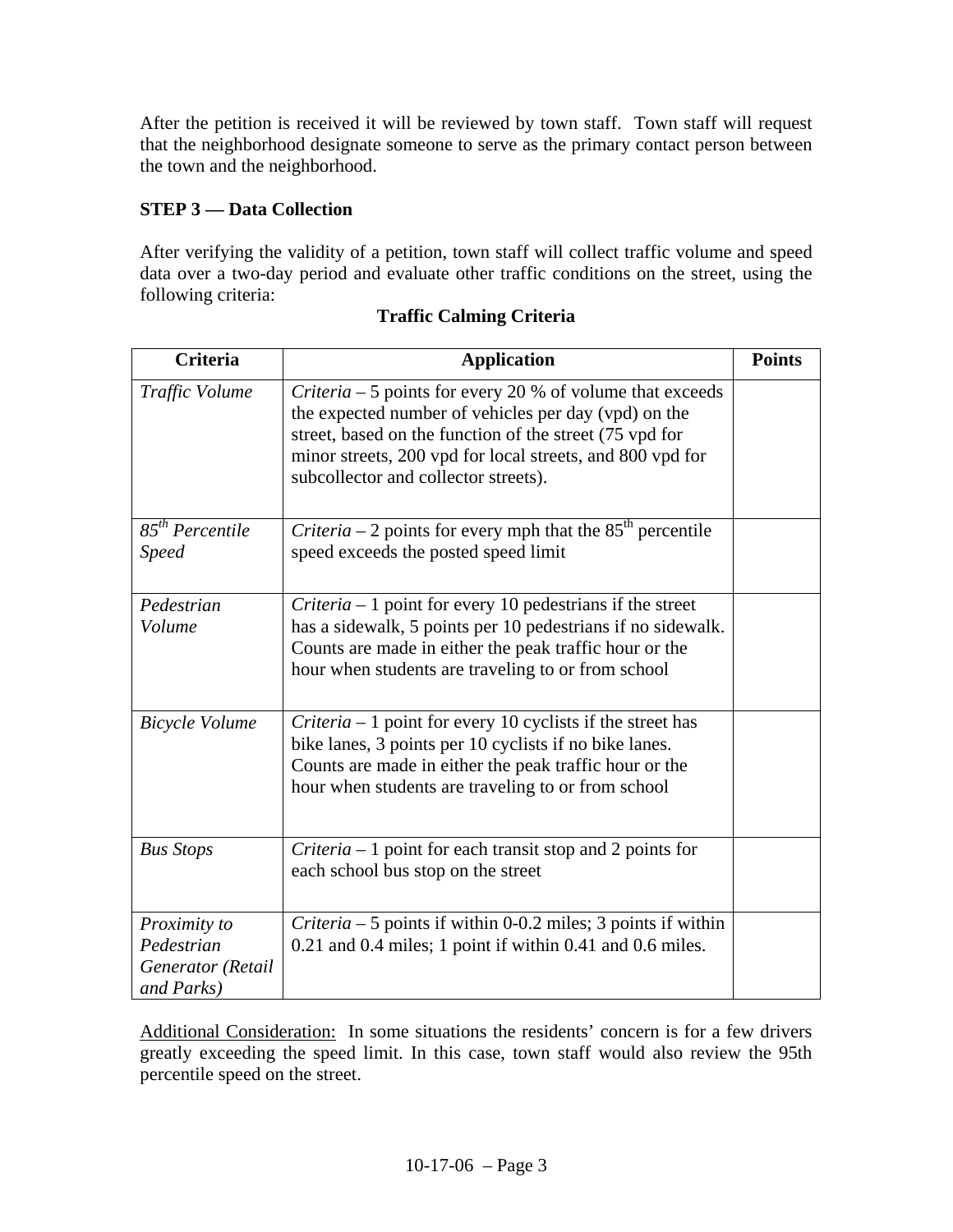#### **STEP 4 — Town Staff Review**

The street will be scored based on the criteria. Using this score and reviewing additional considerations, town staff will recommend whether the street is eligible for Stage 1 Traffic Calming alone or both Stage 1 and Stage 2 Traffic Calming.

In general, streets that receive up to 25 points are eligible for Stage 1 Traffic Calming only. Streets that receive a combined total of at least 12 points in the "Traffic Volume" and "85th Percentile Speed" criteria and more than 25 points total will be eligible for both Stage 1 and Stage 2 Traffic Calming.

For streets eligible for both Stage 1 and Stage 2 traffic calming, town staff may recommend that Stage 1 traffic calming measures be implemented prior to implementing Stage 2 measures. Once Stage 1 Traffic Calming measures are implemented, town staff will wait approximately three to six months and collect traffic speed and volume data and evaluate other traffic conditions on the street. The data would then be analyzed using the Traffic Calming Criteria to determine if the Stage 1 Traffic Calming measures were successful. If the measures were successful, then the traffic calming process will end at this point. Otherwise, town staff will move on to analyze and recommend possible Stage 2 Traffic Calming methods.

#### **Stage 1 Traffic Calming**

Stage 1 Traffic Calming does not involve the use of physical controls or impediments on the roadway system. These are primarily education and enforcement measures. These include:

Neighborhood Awareness Campaigns and Education. Many people drive too fast in their own neighborhoods. "Speeders" are not always bad guys from somewhere else – many are neighbors and friends, responsible people who want safe, peaceful neighborhoods. Several creative methods of reducing traffic problems in neighborhoods can be undertaken by residents to remind their neighbors to pay attention to driving habits:

- Write letters to local newspapers or publish articles in neighborhood newsletters.
- Hold a "slow down" block party to get people to think about their driving habits.
- Walk the neighborhood with door hangers and talk to neighbors about neighborhood traffic safety.

Radar Speed Trailer Deployment. This is a temporary device that is primarily used to remind motorists that they may be exceeding the posted speed limit. The trailer uses radar to monitor speeds and a reader board to show drivers how fast they are going but does not photograph vehicles. The use of trailers is contingent on availability.

Traffic Enforcement Actions. This is traditional enforcement activity on the part of Police Department's traffic enforcement officers. The intent is to modify behavior to result in a safer situation for all drivers and neighbors.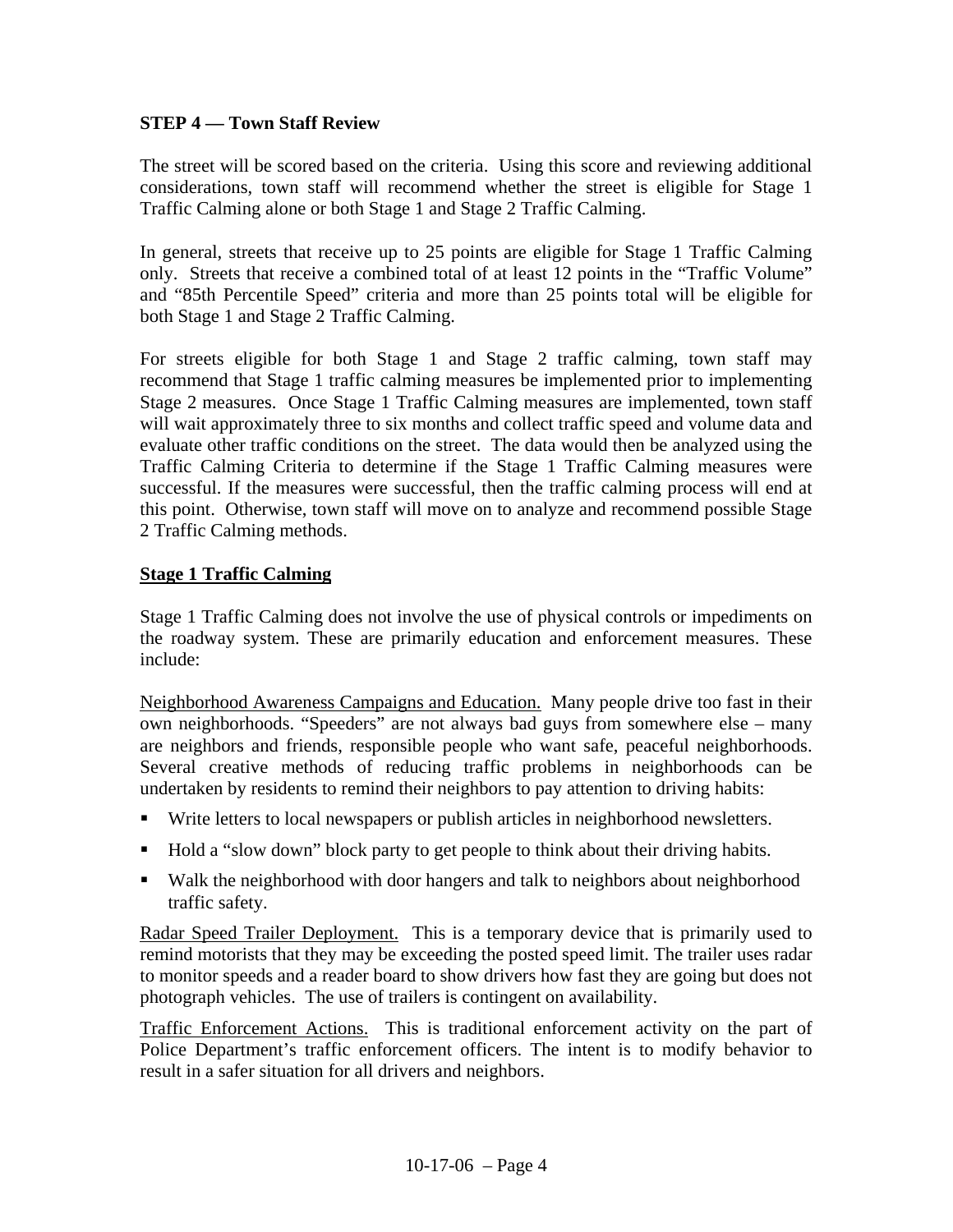Traffic Signs and Pavement Marking. Town staff will review the traffic signing and pavement markings in the area. If necessary, staff will modify or add traffic signing and pavement markings.

Alternative Transportation Modes. One of the goals of the Town of Carrboro is to promote and provide alternative transportation modes (public transit, walking, and bicycling). Traffic on the project street may decrease if people decide to use these other transportation choices instead of driving.

## **Stage 2 Traffic Calming**

Stage 2 traffic calming methods involve physical modifications of the street intended to control traffic speeds. Possible Stage 2 modifications might include the following:

- $\blacksquare$  Bulbouts / Curb Extensions
- Center island medians
- Chicanes
- **Landscape treatments**
- Mid-block chokers
- Neighborhood traffic circles
- Pedestrian refuge islands
- Raised crosswalks
- Realigned intersections
- Roundabouts
- **Sidewalks**
- **Speed humps**
- **Speed tables**

Town staff members are available to discuss traffic calming measures with residents. In addition, several publications and web sites provide definitions, descriptions, costs, and design guidelines for traffic calming measures. Residents who are interested in learning more about traffic calming on their own may make use of resources on the internet. For example, the web site for the Institute of Transportation Engineers (ITE) contains excellent information and several links concerning traffic calming at: http://www.ite.org/traffic/index.html

The following criteria apply to Stage 2 traffic calming measures:

- 1. The construction and installation of some traffic calming devices may be expensive. The least costly form of traffic calming should be considered as the primary modification in any specific case. When expensive devices are approved, the neighborhood may need to wait an extended time for installation. Once the actual date of installation is determined, the primary contact person will be notified in writing.
- 2. The design of traffic calming devices will follow recommended Institute of Transportation Engineers (ITE) or other national recommended guidelines, if available.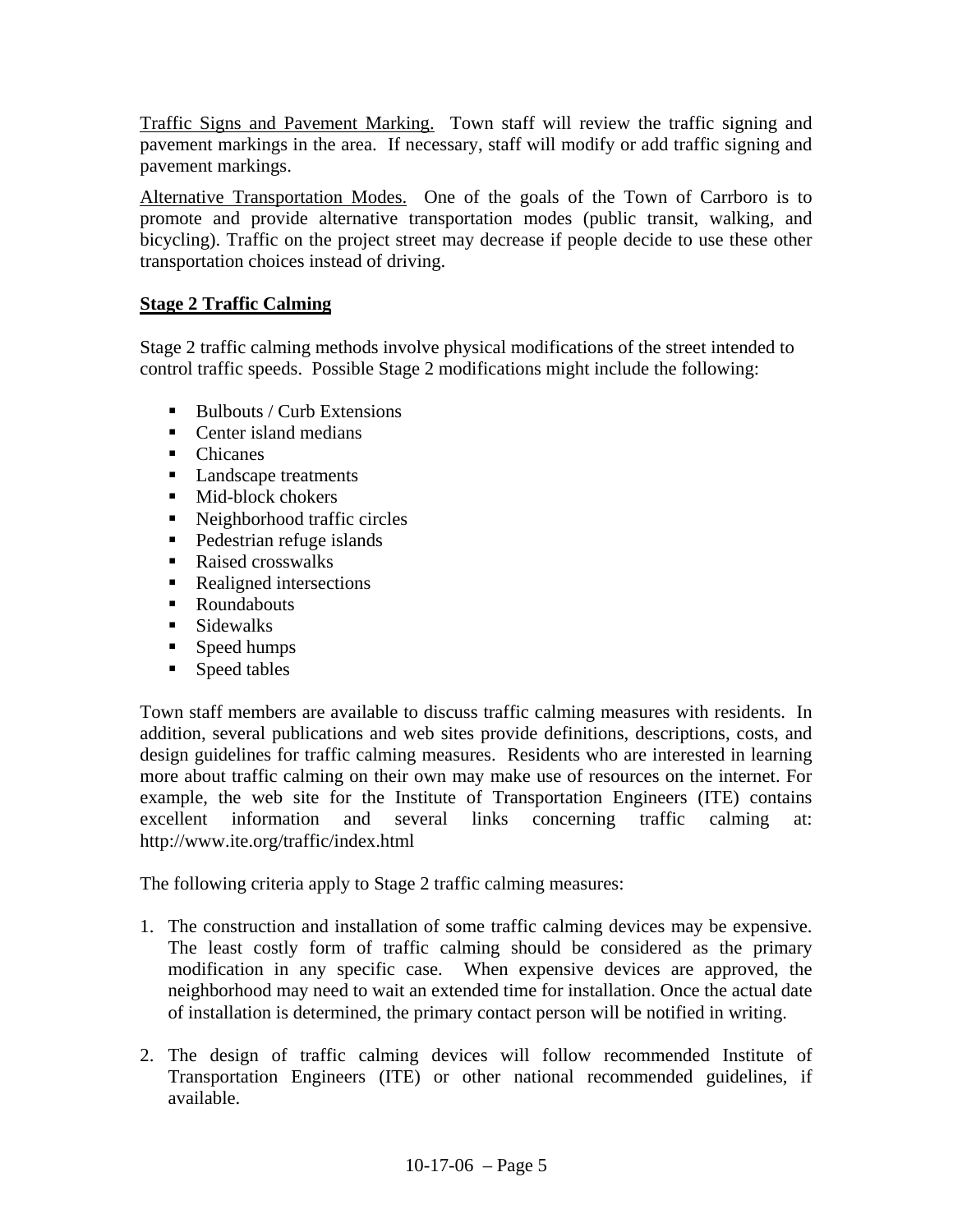- 3. Streets that have traffic calming devices installed may be excluded from the Snow Removal Plan and street cleaning activities, depending on the type of device installed. Note that devices currently in use in Carrboro would not exclude a street from the Snow Removal Plan.
- 4. Emergency vehicle access within and through neighborhoods will be carefully considered in the evaluation process and selection of traffic calming devices. Certain traffic calming devices may result in increased emergency response times on some streets and these impacts should be carefully considered.
- 5. Once installed, traffic calming devices will stay in place for a minimum of three years unless residents pay the full cost of removal. However, at any time following construction completion, if it is determined that traffic calming measures should be removed for public health and safety reasons, the Board of Aldermen will be requested to authorize the removal of one or more traffic calming measures, upon notification of the neighborhood representatives. If the town has no concerns with the project but the neighborhood itself decides that the traffic calming measures should be removed or significantly altered, a petition must be signed by at least 75 percent of the owners or residents of properties within the "area of influence." The Board of Aldermen will review petitions requesting removal or significant alteration and will be provided a staff analysis and Transportation Advisory Board (TAB) recommendation.

#### **STEP 5 — Staff Recommendation, TAB Review, and Board of Aldermen Approval**

Town staff will develop a recommendation of actions to be taken. This recommendation will be forwarded to the primary contact person of the neighborhood. The following information will be included, as appropriate:

- Information on upcoming Transportation Advisory Board (TAB) and Board of Aldermen meetings at which the staff recommendation will be discussed.
- A discussion of proposed Stage 1 education and enforcement measures.
- For Stage 2 traffic calming, the number, location, and dimensions of proposed traffic calming devices, displayed on a map of the neighborhood.
- A photograph of proposed traffic calming devices and directions to a nearby street with a similar device, if applicable.
- Information about the traffic calming device's effects on speeds and traffic volumes.

The staff recommendation will be reviewed by the TAB, which will make a recommendation to the Board of Alderman.

The Board of Alderman makes the final decision concerning actions to be taken. The Board will review the residents' petition, the staff analysis and recommendation, the TAB recommendation, and public comments. The Board may choose to hold a public hearing on the recommendation.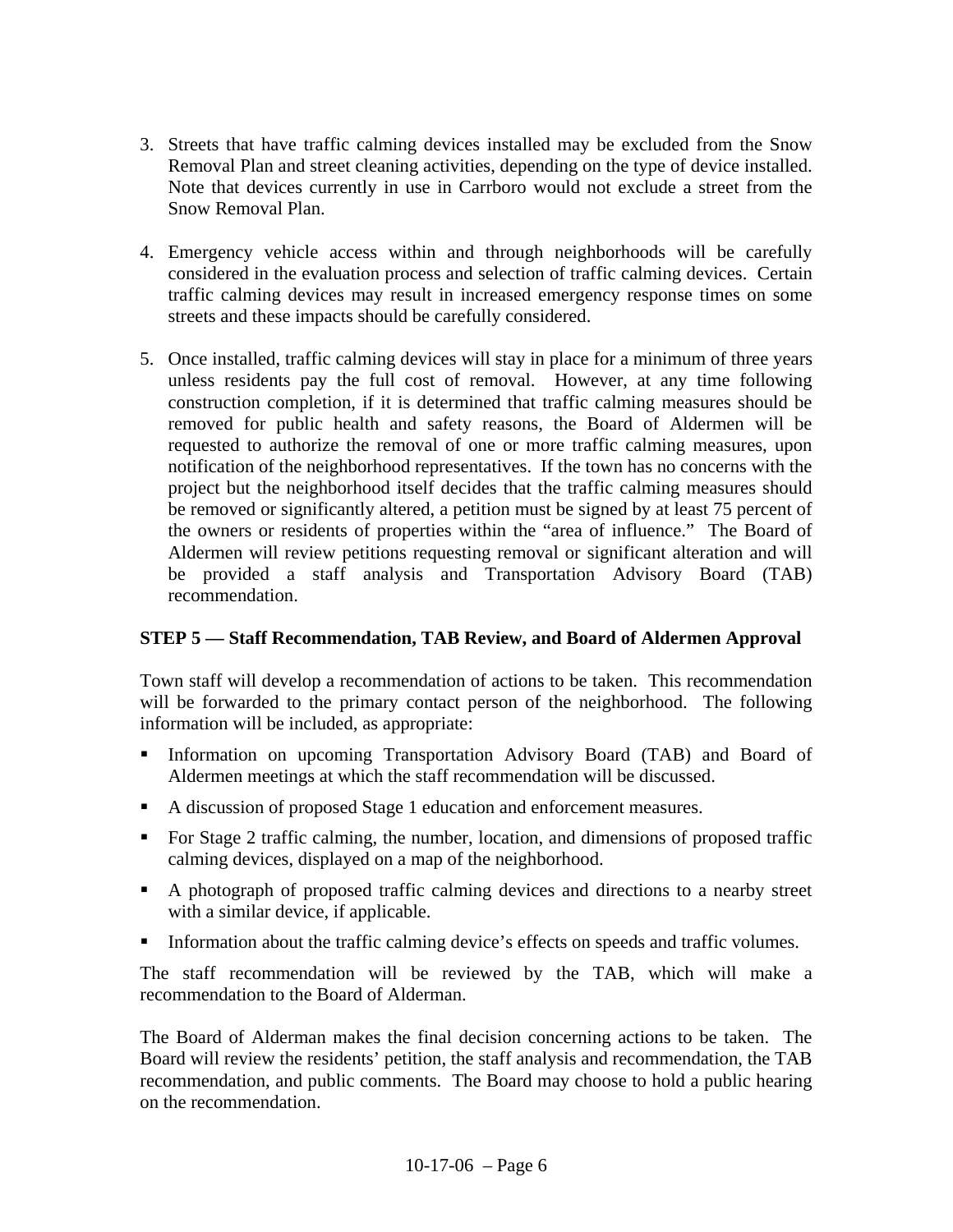Prior to a Transportation Advisory Board (TAB) or Board of Aldermen meetings at which the staff recommendation will be discussed.

Notice of Public Meetings.When the staff recommendation is to install Stage 2 traffic calming measures, residents within the "area of influence" will be given notice of meetings of the Transportation Advisory Board and Board of Aldermen at which the recommendation will be discussed. Town staff will develop a flyer to notify residents of the meeting. The flyer will include the date, time, and place of the meeting and a description of proposed traffic calming devices. Town staff will mail the flyer to each residence in the "area of influence" at least 10 days before the meeting. For each property that is not owner-occupied, Town staff will also mail the flyer to the property owner of record at least 10 days before the meeting.

#### **STEP 6 — Follow-up Evaluation**

Following the implementation of traffic calming measures, a follow-up evaluation should be performed to ensure that the measures are effective. Town staff will wait approximately three to six months and collect traffic speed and volume data and evaluate other traffic conditions on the street.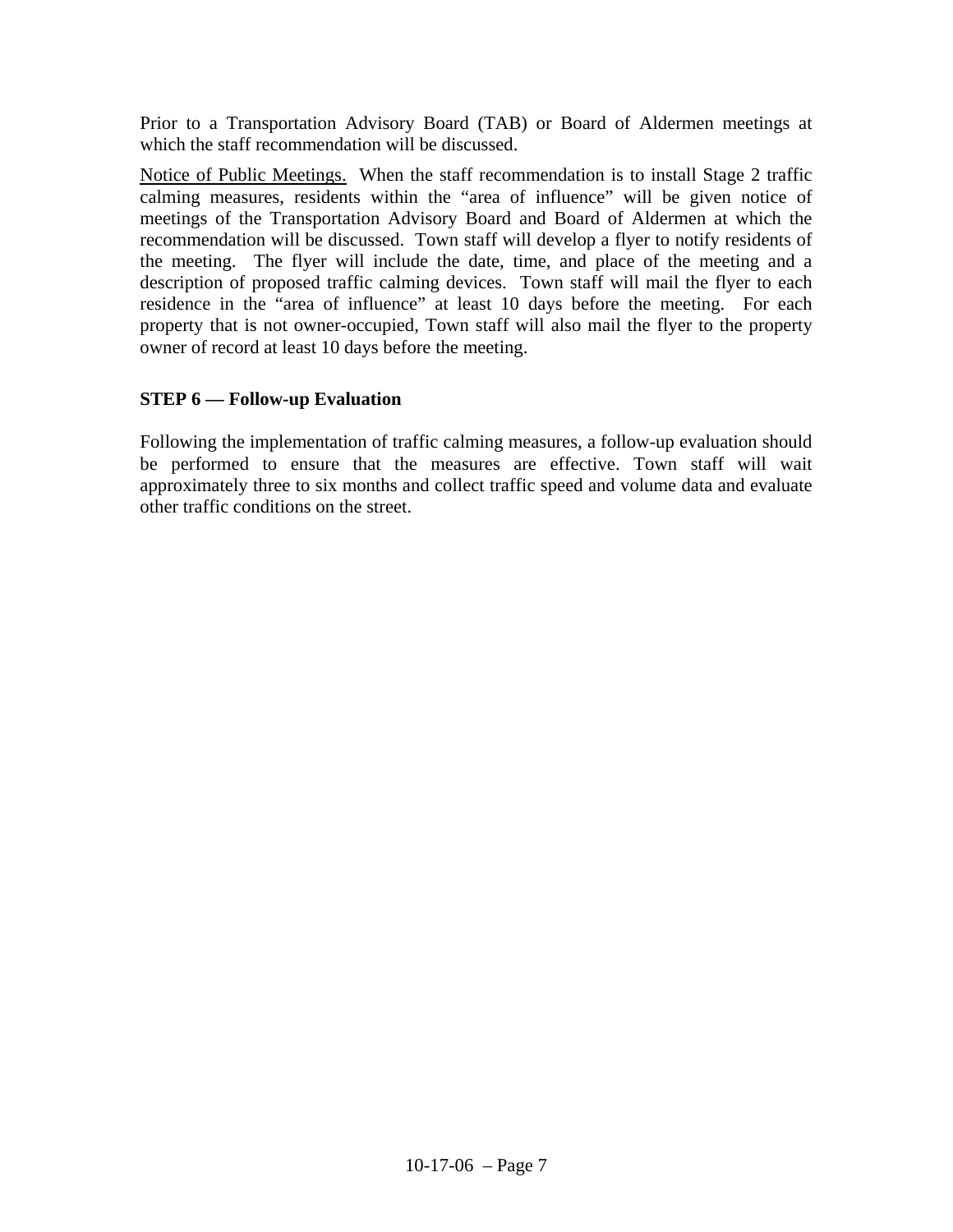# **Attachment A -- Traffic Calming Request Form**

This form is used to report a speeding or traffic problem on a residential street. When this form is submitted, town staff will evaluate the complaint to determine the nature of the problem, and make sure that the location is a town-maintained, residential street. After the initial report, town staff will explain how residents may put together a petition to verify that there is a widespread concern for the speeding or traffic issue.

1. Contact Information

| Name (please print): ______    |  |
|--------------------------------|--|
| Address, City, and Zip: ______ |  |
| Phone Number:                  |  |
| Email:                         |  |

\_\_\_\_\_\_\_\_\_\_\_\_\_\_\_\_\_\_\_\_\_\_\_\_\_\_\_\_\_\_\_\_\_\_\_\_\_\_\_\_\_\_\_\_\_\_\_\_\_\_\_\_\_\_\_\_\_\_\_\_\_\_\_\_\_\_\_\_\_  $\overline{\phantom{a}}$  ,  $\overline{\phantom{a}}$  ,  $\overline{\phantom{a}}$  ,  $\overline{\phantom{a}}$  ,  $\overline{\phantom{a}}$  ,  $\overline{\phantom{a}}$  ,  $\overline{\phantom{a}}$  ,  $\overline{\phantom{a}}$  ,  $\overline{\phantom{a}}$  ,  $\overline{\phantom{a}}$  ,  $\overline{\phantom{a}}$  ,  $\overline{\phantom{a}}$  ,  $\overline{\phantom{a}}$  ,  $\overline{\phantom{a}}$  ,  $\overline{\phantom{a}}$  ,  $\overline{\phantom{a}}$ 

\_\_\_\_\_\_\_\_\_\_\_\_\_\_\_\_\_\_\_\_\_\_\_\_\_\_\_\_\_\_\_\_\_\_\_\_\_\_\_\_\_\_\_\_\_\_\_\_\_\_\_\_\_\_\_\_\_\_\_\_\_\_\_\_\_\_\_\_\_ \_\_\_\_\_\_\_\_\_\_\_\_\_\_\_\_\_\_\_\_\_\_\_\_\_\_\_\_\_\_\_\_\_\_\_\_\_\_\_\_\_\_\_\_\_\_\_\_\_\_\_\_\_\_\_\_\_\_\_\_\_\_\_\_\_\_\_\_\_

 $\_$ 

\_\_\_\_\_\_\_\_\_\_\_\_\_\_\_\_\_\_\_\_\_\_\_\_\_\_\_\_\_\_\_\_\_\_\_\_\_\_\_\_\_\_\_\_\_\_\_\_\_\_\_\_\_\_\_\_\_\_\_\_\_\_\_\_\_\_\_\_\_

 $\mathcal{L}_\mathcal{L} = \mathcal{L}_\mathcal{L} = \mathcal{L}_\mathcal{L} = \mathcal{L}_\mathcal{L} = \mathcal{L}_\mathcal{L} = \mathcal{L}_\mathcal{L} = \mathcal{L}_\mathcal{L} = \mathcal{L}_\mathcal{L} = \mathcal{L}_\mathcal{L} = \mathcal{L}_\mathcal{L} = \mathcal{L}_\mathcal{L} = \mathcal{L}_\mathcal{L} = \mathcal{L}_\mathcal{L} = \mathcal{L}_\mathcal{L} = \mathcal{L}_\mathcal{L} = \mathcal{L}_\mathcal{L} = \mathcal{L}_\mathcal{L}$ 

- 2. Please describe the location of the traffic concern. Attach a map or picture if necessary: \_\_\_\_\_\_\_\_\_\_\_\_\_\_\_\_\_\_\_\_\_\_\_\_\_\_\_\_\_\_\_\_\_\_\_\_\_\_\_\_\_\_\_\_\_\_\_\_\_\_\_\_\_\_\_\_\_\_\_\_
- 3. Please describe the nature of the neighborhood traffic problem you are concerned with (attach additional sheets if necessary): \_\_\_\_\_\_\_\_\_\_\_\_\_\_\_\_\_\_\_\_\_\_\_\_\_\_\_\_\_\_\_\_\_\_\_

4. Please list possible solutions to the problem that you would like the Town of Carrboro to consider:

 $\overline{\phantom{a}}$  , and the contribution of the contribution of the contribution of the contribution of the contribution of the contribution of the contribution of the contribution of the contribution of the contribution of the  $\overline{\phantom{a}}$  , and the contribution of the contribution of the contribution of the contribution of the contribution of the contribution of the contribution of the contribution of the contribution of the contribution of the

 $\overline{\phantom{a}}$  ,  $\overline{\phantom{a}}$  ,  $\overline{\phantom{a}}$  ,  $\overline{\phantom{a}}$  ,  $\overline{\phantom{a}}$  ,  $\overline{\phantom{a}}$  ,  $\overline{\phantom{a}}$  ,  $\overline{\phantom{a}}$  ,  $\overline{\phantom{a}}$  ,  $\overline{\phantom{a}}$  ,  $\overline{\phantom{a}}$  ,  $\overline{\phantom{a}}$  ,  $\overline{\phantom{a}}$  ,  $\overline{\phantom{a}}$  ,  $\overline{\phantom{a}}$  ,  $\overline{\phantom{a}}$  $\overline{\phantom{a}}$  , and the contribution of the contribution of the contribution of the contribution of the contribution of the contribution of the contribution of the contribution of the contribution of the contribution of the  $\overline{\phantom{a}}$  , and the contribution of the contribution of the contribution of the contribution of the contribution of the contribution of the contribution of the contribution of the contribution of the contribution of the

 $\overline{\phantom{a}}$  , and the contribution of the contribution of the contribution of the contribution of the contribution of the contribution of the contribution of the contribution of the contribution of the contribution of the

Please fill out this form and return to:

Town of Carrboro Planning Department 301 W. Main Street Carrboro, NC 27510 FAX: (919) 918-4454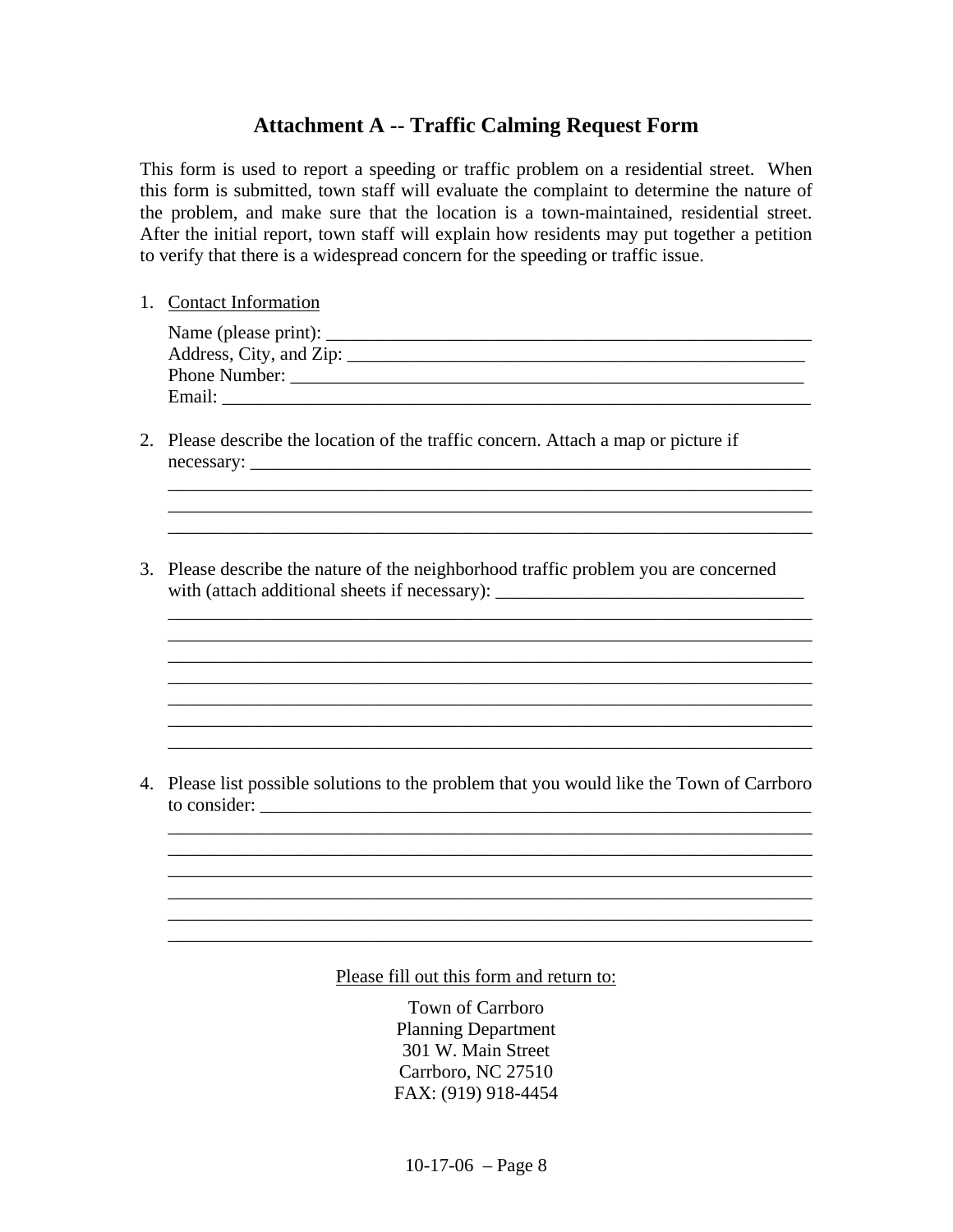# **Attachment B – Neighborhood Petition Form (Page 1)**

Please fill out this form and return with attached sheets to:

Town of Carrboro Planning Department 301 W. Main Street Carrboro, NC 27510 FAX: (919) 918-4454

#### THE UNDERSIGNED AGREE TO THE FOLLOWING:

1. All persons signing this petition do hereby certify that they own property or reside within the following area:  $\overline{\phantom{a}}$  , and the contribution of the contribution of the contribution of the contribution of the contribution of the contribution of the contribution of the contribution of the contribution of the contribution of the \_\_\_\_\_\_\_\_\_\_\_\_\_\_\_\_\_\_\_\_\_\_\_\_\_\_\_\_\_\_\_\_\_\_\_\_\_\_\_\_\_\_\_\_\_\_\_\_\_\_\_\_\_\_\_\_\_\_\_ \_\_\_\_\_\_\_\_\_\_\_\_\_\_\_\_\_\_\_\_\_\_\_\_\_\_\_\_\_\_\_\_\_\_\_\_\_\_\_\_\_\_\_\_\_\_\_\_\_\_\_\_\_\_\_\_\_\_\_ \_\_\_\_\_\_\_\_\_\_\_\_\_\_\_\_\_\_\_\_\_\_\_\_\_\_\_\_\_\_\_\_\_\_\_\_\_\_\_\_\_\_\_\_\_\_\_\_\_\_\_\_\_\_\_\_\_\_\_ 2. All persons signing this petition do hereby agree to the following problem in the defined area:  $\overline{\phantom{a}}$  , and the contribution of the contribution of the contribution of the contribution of the contribution of the contribution of the contribution of the contribution of the contribution of the contribution of the \_\_\_\_\_\_\_\_\_\_\_\_\_\_\_\_\_\_\_\_\_\_\_\_\_\_\_\_\_\_\_\_\_\_\_\_\_\_\_\_\_\_\_\_\_\_\_\_\_\_\_\_\_\_\_\_\_\_\_ \_\_\_\_\_\_\_\_\_\_\_\_\_\_\_\_\_\_\_\_\_\_\_\_\_\_\_\_\_\_\_\_\_\_\_\_\_\_\_\_\_\_\_\_\_\_\_\_\_\_\_\_\_\_\_\_\_\_\_ \_\_\_\_\_\_\_\_\_\_\_\_\_\_\_\_\_\_\_\_\_\_\_\_\_\_\_\_\_\_\_\_\_\_\_\_\_\_\_\_\_\_\_\_\_\_\_\_\_\_\_\_\_\_\_\_\_\_\_ 3. All persons signing this petition do hereby agree that the following contact person(s) represents the neighborhood in matters pertaining to items 1 and 2 above: Name of key contact person  $# 1$  (please print): Address, City, and Zip Code: Telephone  $(\text{day})$ :  $\qquad \qquad$  Fax:  $\qquad \qquad$  E-mail:  $\qquad \qquad$ Name of key contact person # 2 (please print): \_\_\_\_\_\_\_\_\_\_\_\_\_\_\_\_\_\_\_\_\_\_\_\_\_\_\_\_\_\_\_\_\_\_ Address, City, and Zip Code: Telephone (day): Fax: E-mail: *Please attach additional pages if necessary to discuss the request.* 

Date Submitted: \_\_\_\_\_\_\_\_\_\_\_\_\_\_\_\_\_\_